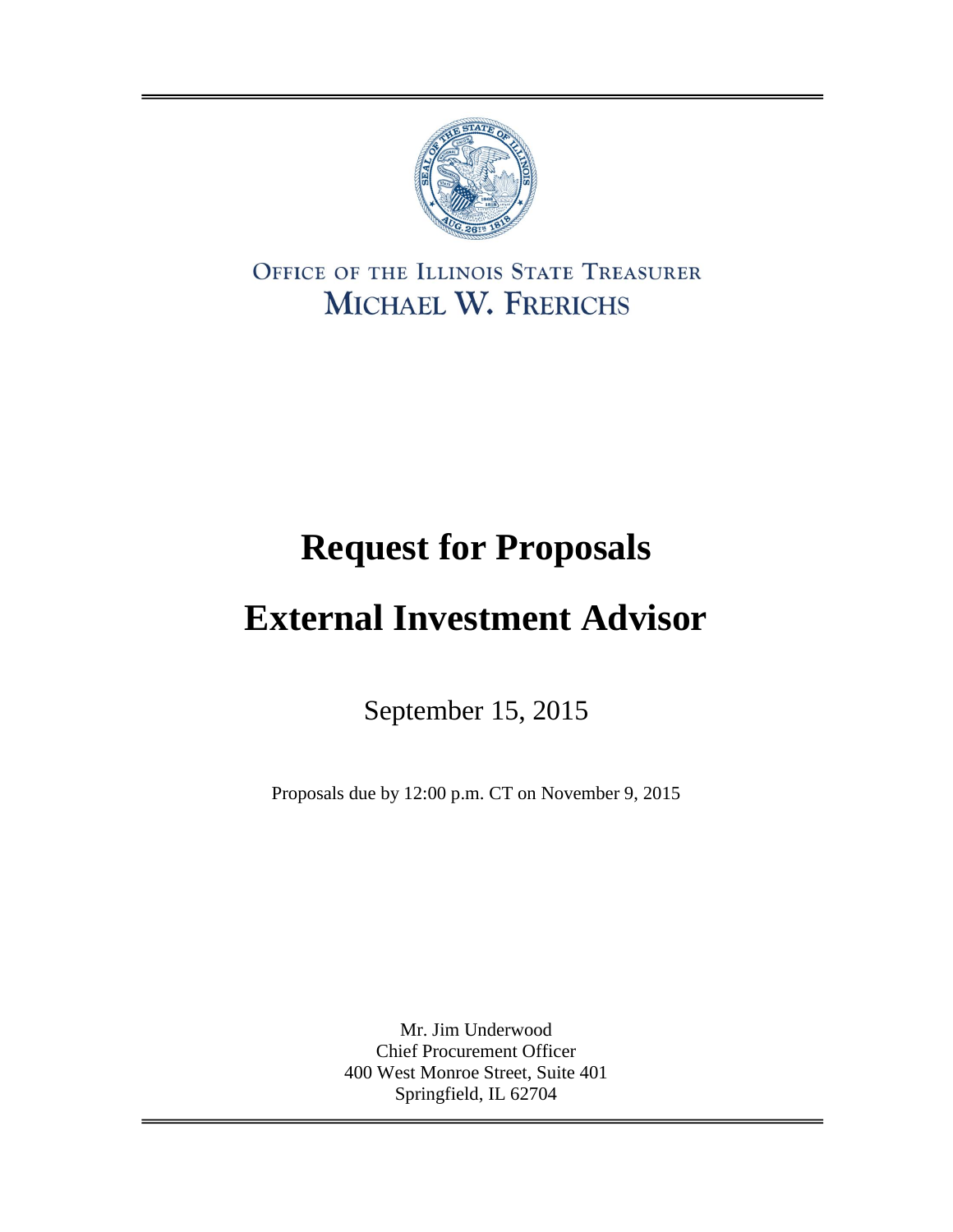# **Office of the Illinois State Treasurer Request for Proposals External Investment Advisor**

# **TABLE OF CONTENTS**

# **I. OVERVIEW**

The Office of the Illinois State Treasurer ("Treasurer" or "Treasurer's Office") is issuing this Request for Proposals ("RFP") for an External Investment Advisor ("Advisor") for the Illinois Secure Choice Savings Program ("Secure Choice"), 820 ILCS 80/1 *et seq*. The Advisor shall assist the Treasurer and the Secure Choice Board ("Board") in the Secure Choice investment pools ("Pools"). Respondents must submit their Proposals by 12:00 p.m. CT on November 9, 2015. The Treasurer intends to select the Respondent with a strong investment track record; comprehensive risk management skills; and expertise in client counseling, portfolio management, and management and evaluation of equity and fixed income mutual funds, asset allocation, and behavioral finance. The successful Respondent ("Contractor") shall enter into a contract with the Treasurer ("Agreement") for an initial term of four (4) years. Upon expiration of this term, the Treasurer may elect to extend the Agreement for a period of time agreed upon by the parties, not to exceed a total of ten (10) years.

# **II. BACKGROUND**

On January 5, 2015, the Illinois Secure Choice Savings Program Act, 820 ILCS 80/1 *et seq*., ("Act") was signed into law, thereby establishing Secure Choice and its Board. Secure Choice is a retirement savings initiative that applies to all businesses that have been operating in Illinois for at least two years, have at least 25 employees, and do not offer qualified retirement savings options. If qualified businesses choose not to provide a retirement savings program to their employees, Secure Choice enrolls employees into a direct deduction retirement savings plan (a Roth IRA). These employees can choose any level of direct contribution they would like, including opting out of the program entirely. Unless otherwise stipulated by the employee, however, workers will have three percent of their paycheck deducted into a Roth IRA.

In regard to the investment framework of Secure Choice, the program will offer enrollees a variety of investment options that suit individual needs and preferences. Enrollees will have the freedom to create their own investment portfolio or choose a premixed portfolio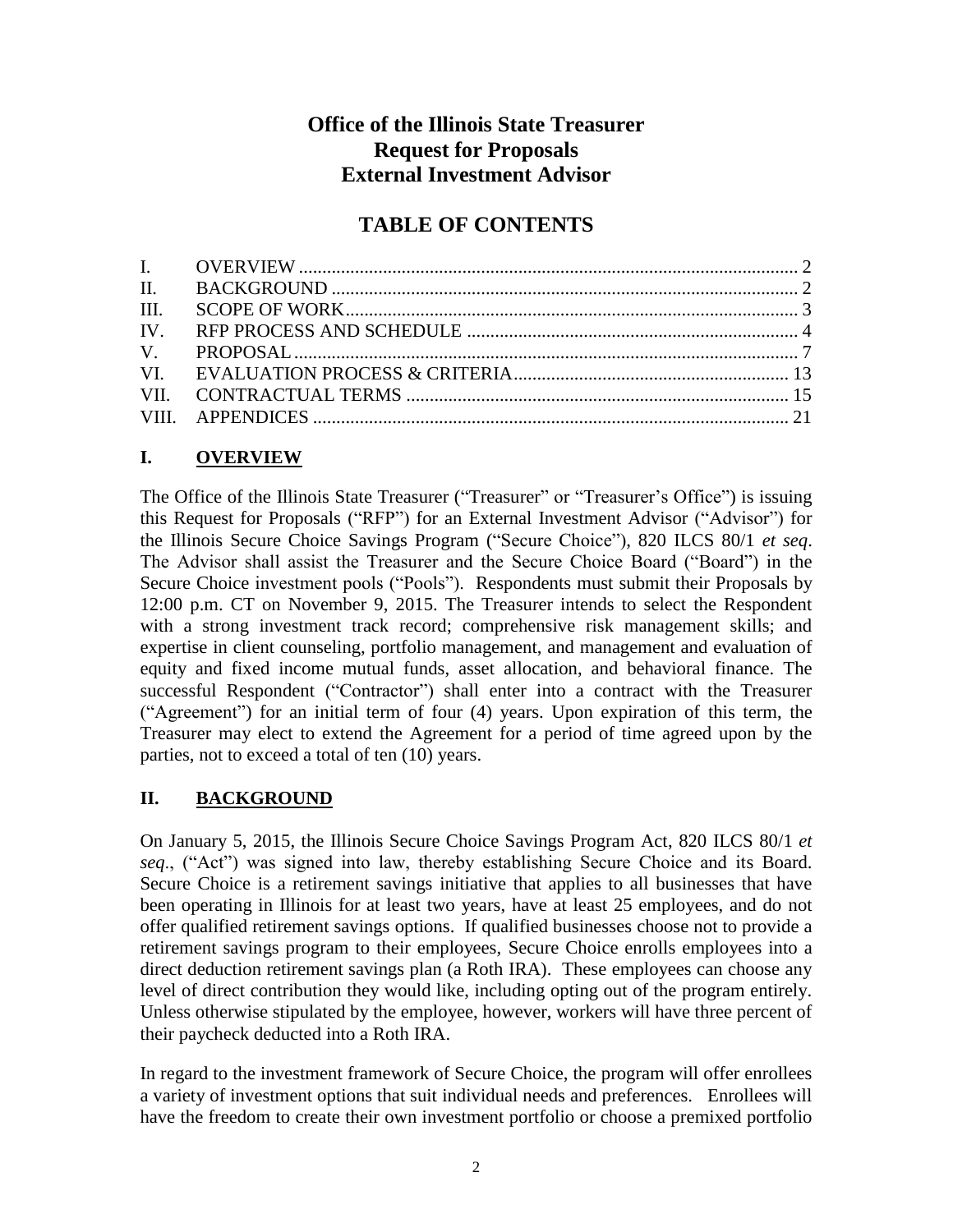that automatically rebalances, based on their retirement time-horizon. Enrollees may have the ability to diversify their portfolio by asset class. In addition, they may have a range of choices based on their risk tolerance, and they may be able to choose from actively or passively managed funds, as well as proprietary or non-proprietary funds.

The Act calls for a Board of seven individuals to oversee the management of Secure Choice, with the Treasurer designated as the Chair. The Treasurer's Office serves as the administrative agency for the Board, vested with authority over the Administrative Fund for Secure Choice. As such, the Treasurer's Office is issuing this RFP to seek a Contractor to serve as the External Investment Advisor for Secure Choice.

# **III. SCOPE OF WORK**

The Respondent will be required to provide the following services:

- 1. Review current investment guidelines and relevant authority in coordination with Treasurer's staff;
- 2. Prepare a presentation to the Treasurer's Office and/or the Board's Investment Policy Subcommittee ("IPSC"), defining the risk/reward characteristics of any recommended investment guideline changes subject to statutory constraints;
- 3. Assist in creating an Investment Policy Statement that considers the financial condition of participants, the plan's liquidity and distribution needs, level and nature of contributions, desired risk profile, and the risk tolerances of Treasurer's Office and the Board;
- 4. Conduct an annual review of the program's investment policy statements, investment guidelines, investment processes and provide best practice recommendations;
- 5. Conduct an asset allocation study that includes a quantitative asset allocation analysis;
- 6. Review and make recommendations on the Pool's current design, portfolio structure, optimization techniques, and asset allocation strategies, including asset classes, completion strategies, and the composition of age-based and investment profile glide paths;
- 7. Evaluate and monitor underlying fund manager lineup including organizational and investment management staff changes and provide a written report containing observations and recommendations for the Pool, where appropriate;
- 8. Provide investment manager recommendations, based upon the Pool's returns and the Respondent's independent analysis. Such recommendations may be documented either in the quarterly reports detailing the Pool's investment returns or separately. The recommendations shall analyze the Pool performance as compared to the market as a whole, and in conjunction with the investment goals for the Pool;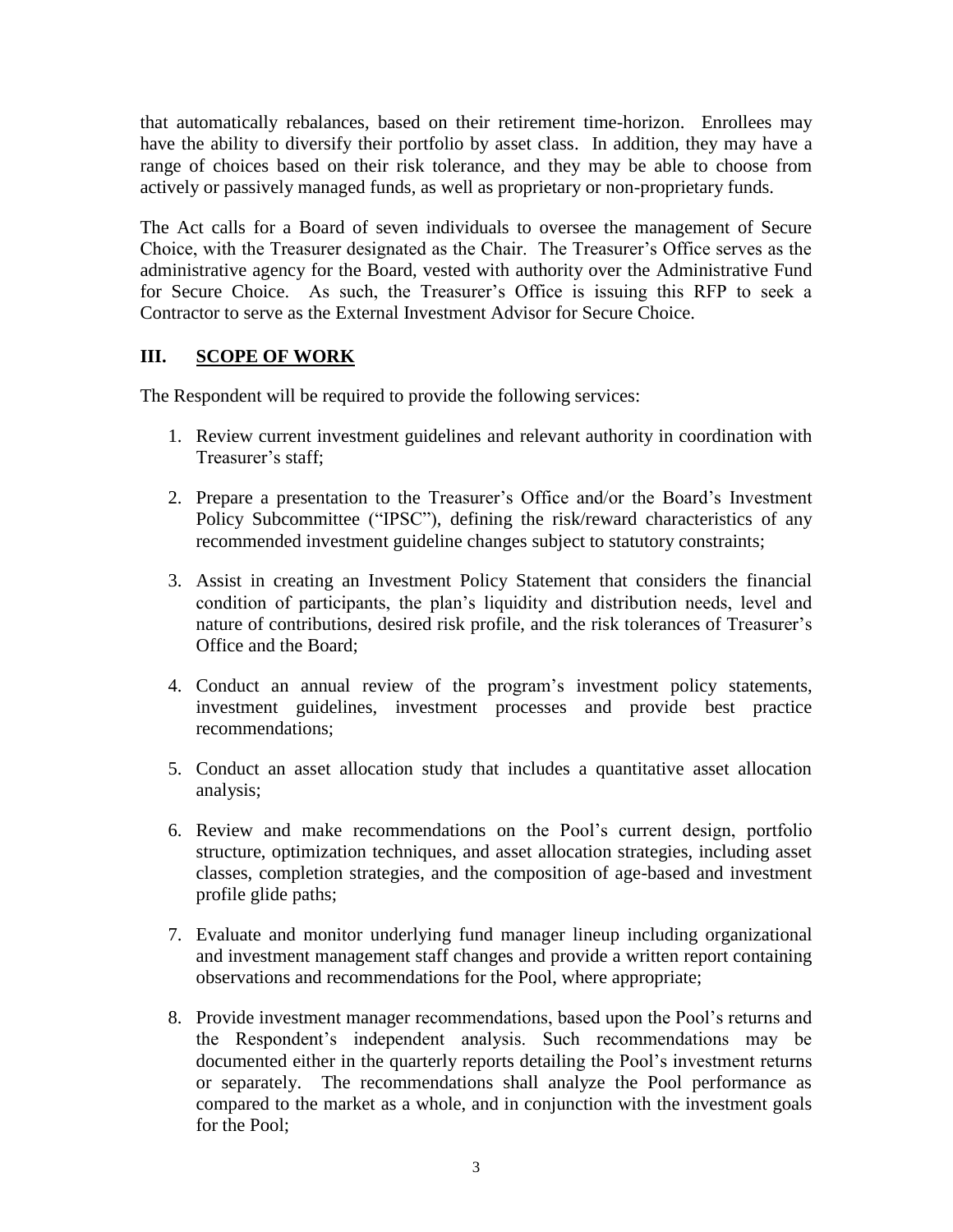- 9. Provide oversight on the Pool, conducting periodic analysis of the Pool's investment performance, to be recorded in reports detailing the Pool's investment returns, asset allocation, historical performance, performance attribution, fee analysis, underlying funds, and their holdings. Such reports will be provided to the Treasurer's Office on at least a quarterly basis;
- 10. Provide detailed benchmarking analysis on Pool performance attribution and individual fund performance attribution including comparisons with industry benchmarks and third-party rating organizations;
- 11. Provide a cost analysis and industry comparison for Secure Choice program administration and investment management fees;
- 12. Provide constant monitoring and timely review and analysis of key events that could potentially affect the Pools and/or individual funds, including significant market events, mergers and acquisitions, public offerings, changes in fund senior management, and new and proposed federal and state legislation and regulation;
- 13. Meet with representatives from the Treasurer's Office to answer questions regarding the reports submitted and the analysis conducted on an ad hoc basis, but no less than four times per year;
- 14. Be available to discuss any investment issues with Treasurer's staff and/or with portfolio managers on an as needed basis;
- 15. Serve as a general resource to the Treasurer's staff and the Board for information, advice and training regarding investment, reporting, fund management, asset allocation and investment strategies;
- 16. Attend meetings at the discretion of the Treasurer's Office, as needed, to present research, reports and analyses and to respond to questions;
- 17. Attend quarterly, semi or annual due diligence and review meetings for investment funds and prepare a written summary of these meetings to the Treasurer's staff;
- 18. Provide or recommend education sessions for Treasurer's staff and Board members, as requested; and
- 19. Prepare presentations to Treasurer's staff on various general informational topics, as needed.

#### **IV. RFP PROCESS AND SCHEDULE**

This Section outlines the process and schedule associated with this RFP.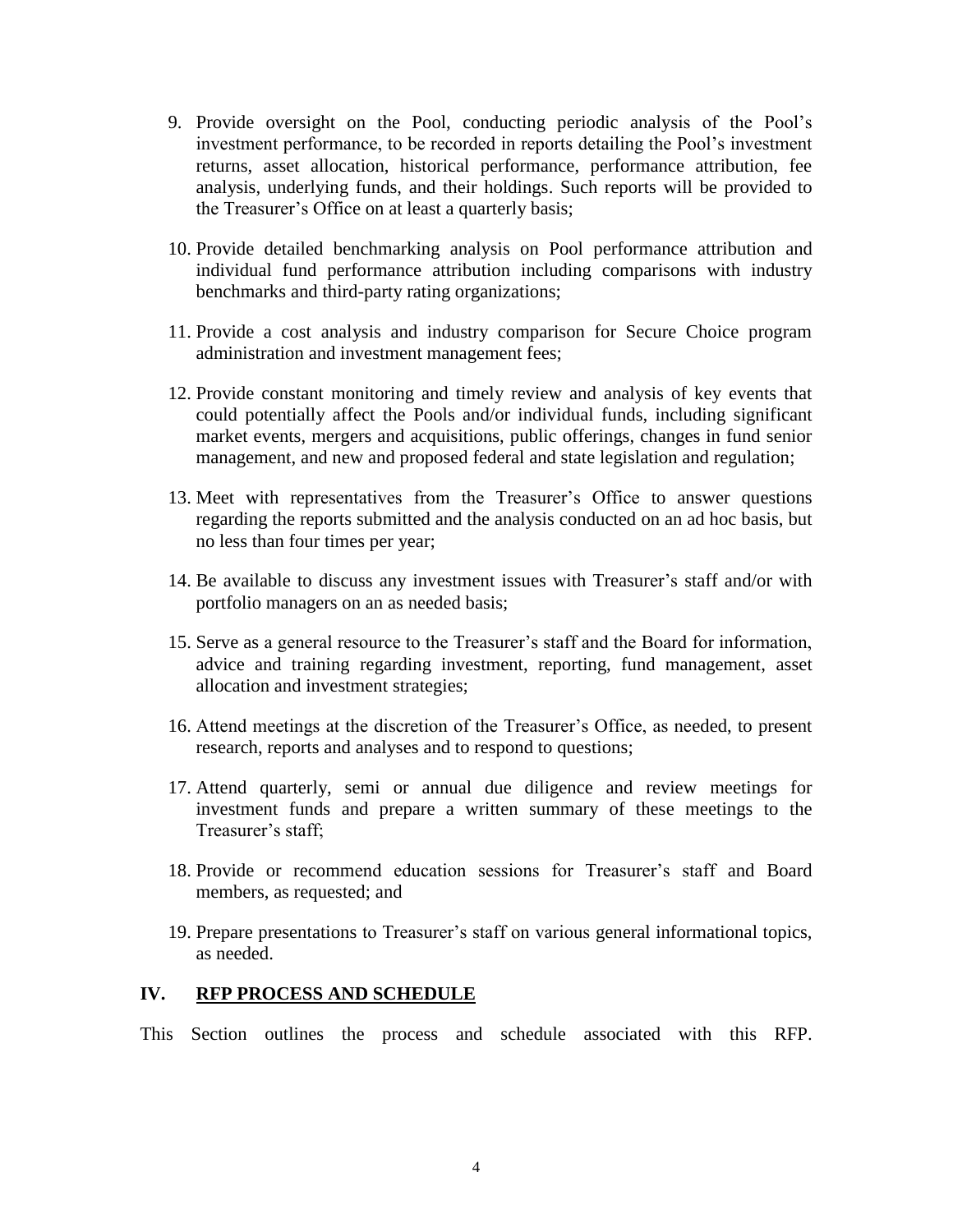## **A. Schedule**

The following is the schedule for this RFP:

| <b>Date</b>                         | Event                                                                             |
|-------------------------------------|-----------------------------------------------------------------------------------|
| September 15, 2015                  | RFP published on the Treasurer's website.                                         |
| October 1, 2015                     | Notice of intent to participate in the Bidder's<br>Conference due by 12:00 pm CT. |
| October 7, 2015                     | Mandatory Bidder's Conference at 11:00 a.m. CT.                                   |
| October 15, 2015                    | All Respondent questions due by 12:00 p.m. CT.                                    |
| October 22, 2015                    | Responses to all questions posted on the Treasurer's<br>website by 4:00 p.m. CT.  |
| November 9, 2015                    | Responses to RFP due at 12:00 p.m. CT.                                            |
| <b>Week of November</b><br>23, 2015 | Selection of potentially acceptable candidates.                                   |
| December 1, 2015                    | If applicable, best and final offer due by 12:00 p.m. CT.                         |
| Week of December 14,<br>2015        | Notification of award and begin negotiation of<br>Agreement.                      |

These dates are subject to change at the Treasurer's discretion.

#### **B. Contact information**

The Treasurer's Chief Procurement Officer ("CPO") is the sole point of contact concerning this RFP.

Respondents should submit questions about the intent or content of this RFP and request clarification of any and all procedures used for this procurement prior to the submission of a Proposal. Respondents must submit their questions in writing by e-mail to the CPO by 12:00 p.m. CT on October 15, 2015.

Jim Underwood Chief Procurement Officer Office of the Illinois State Treasurer 400 W. Monroe St., Suite 401 Springfield, IL 62704 Phone: 217.782.1708 Fax: 217.524.3822 [junderwood@illinoistreasurer.gov](mailto:junderwood@illinoistreasurer.gov)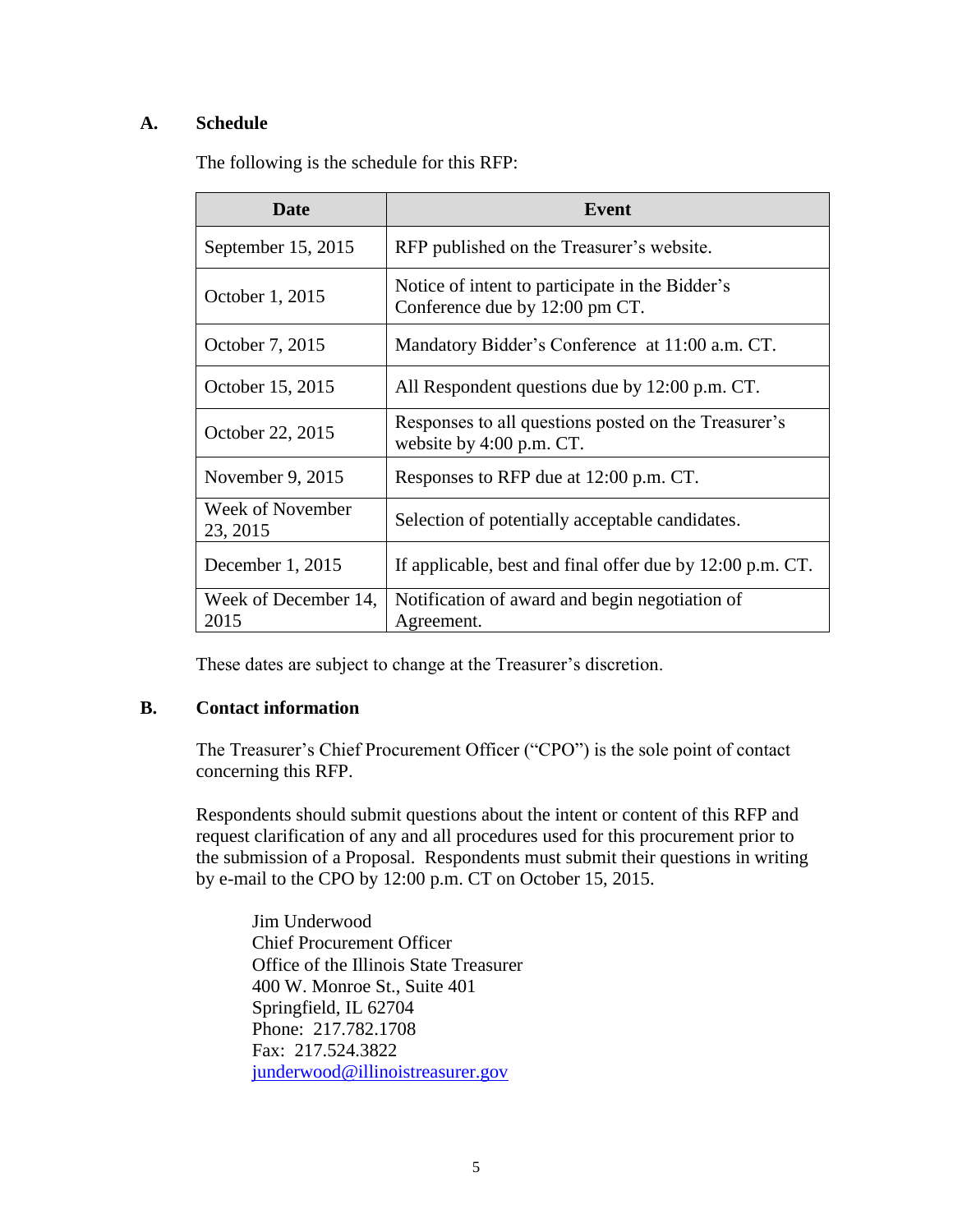#### **C. Mandatory Bidder's Conference**

Each Respondent must e-mail notice of intent to attend the Bidder's Conference to Jim Underwood at [junderwood@illinoistreasurer.gov](mailto:junderwood@illinoistreasurer.gov) prior to 12:00 p.m. CT on October 1, 2015. Attendance at the Bidder's Conference is mandatory, but it may be attended via teleconference. The Bidder's Conference shall be on October 7, 2015 at 11:00 a.m. CT at the following address:

James R. Thompson Center 100 West Randolph Street Chicago, IL 60601

### **D. Proposal Submittal**

All Proposals must be submitted by mail or messenger to the following address, no later than 12:00 p.m. CT on November 9, 2015:

Mr. Jim Underwood Chief Procurement Officer 400 West Monroe Street, Suite 401 Springfield, IL 62704

#### **E. RFP Process**

#### 1. Questions about this RFP

Respondents should submit questions about the intent or content of this RFP and request clarification of any and all procedures used for this procurement prior to the submission of a response. Respondents must prepare their questions in writing and send them by e-mail to the above contact person.

#### 2. Internet/E-mail Communications

The Treasurer may also communicate with Respondents via e-mail. Each Respondent should provide an e-mail address with its response for ease of communication throughout this RFP process.

#### 3. Verbal Communications

Any verbal communication from the Treasurer's employees or its contractors concerning this RFP is not binding on the Treasurer, and shall in no way alter a specification, term or condition of this RFP.

#### 4. Amendment

If it is necessary to amend this RFP, the Treasurer will post amendments on the Treasurer's website.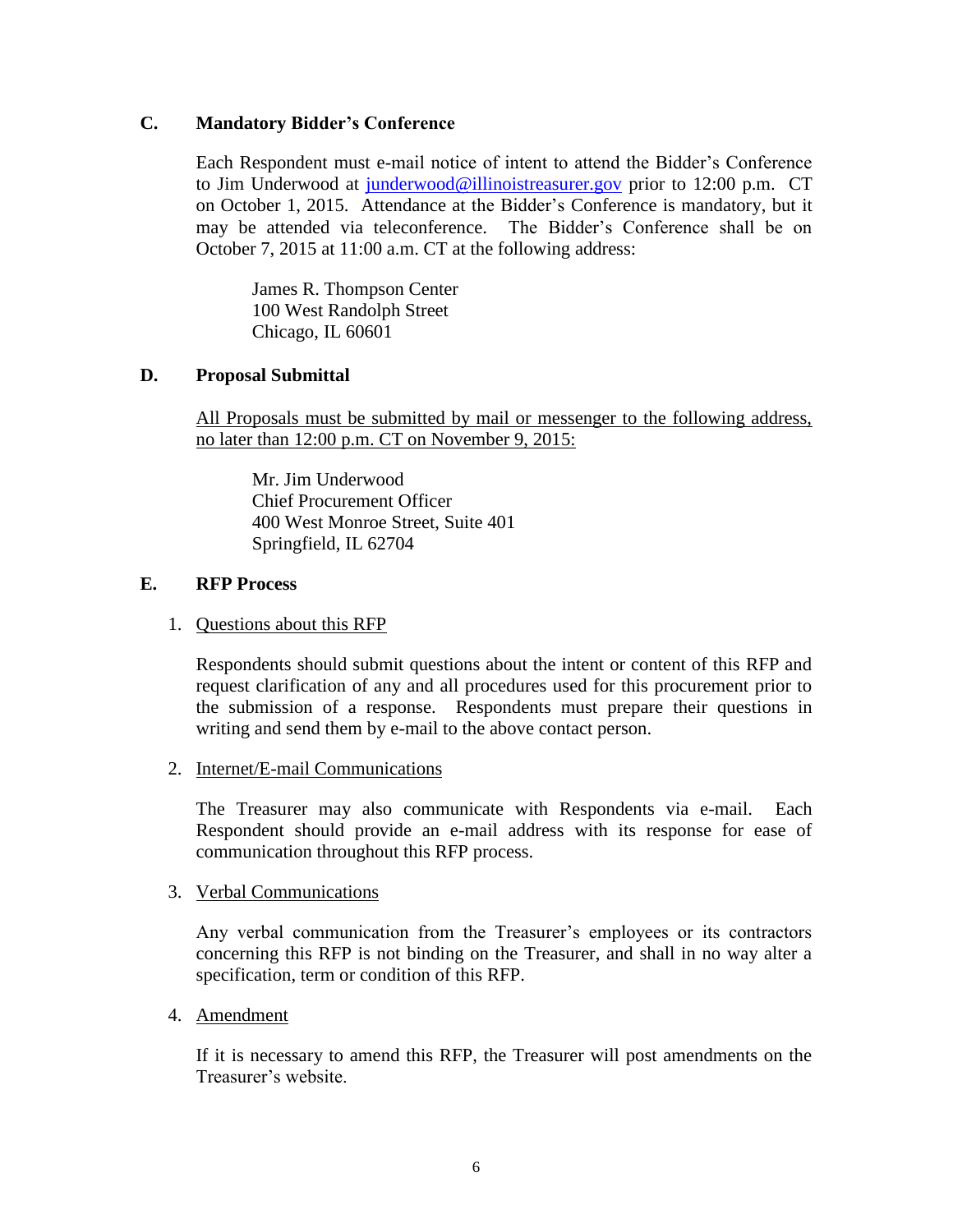#### 5. Respondent's Costs

The cost of developing a response to this RFP is each Respondent's responsibility and may not be charged to the Treasurer.

#### 6. Withdrawal of Proposal

Respondent may withdraw its Proposal at any time prior to the deadline for receipt of Proposals. The Respondent must submit a written withdrawal request, addressed to the CPO and signed by the Respondent's duly authorized representative.

#### 7. Modification of Proposal

A Respondent may submit an amended Proposal before the deadline for receipt of Proposal. Such amended Proposal must be a complete replacement for the previously submitted Proposal and must be clearly identified as such in the transmittal letter to the CPO.

#### 8. Proposal is an Offer

A Proposal submitted response to this RFP is a binding offer valid for 180 days after the due date for Proposals or the due date for the receipt of a best and final offer, whichever falls later.

#### 9. Response to RFP is State Property

On the response due date all responses and related material submitted in response to this RFP become the property of the State of Illinois.

#### 10. CPO May Cancel the RFP

If the CPO determines it is in the Treasurer's best interest, he reserves the right to do any of the following:

- a. Cancel this RFP;
- b. Modify this RFP in writing as needed; or
- c. Reject any or all responses received for this RFP.

#### **V. PROPOSAL**

This Section provides the required elements for Respondent's Proposal.

#### **A. Proposal Format**

All Proposals must be submitted within the prescribed format to facilitate objective review. Any Proposal that materially deviates from this format will be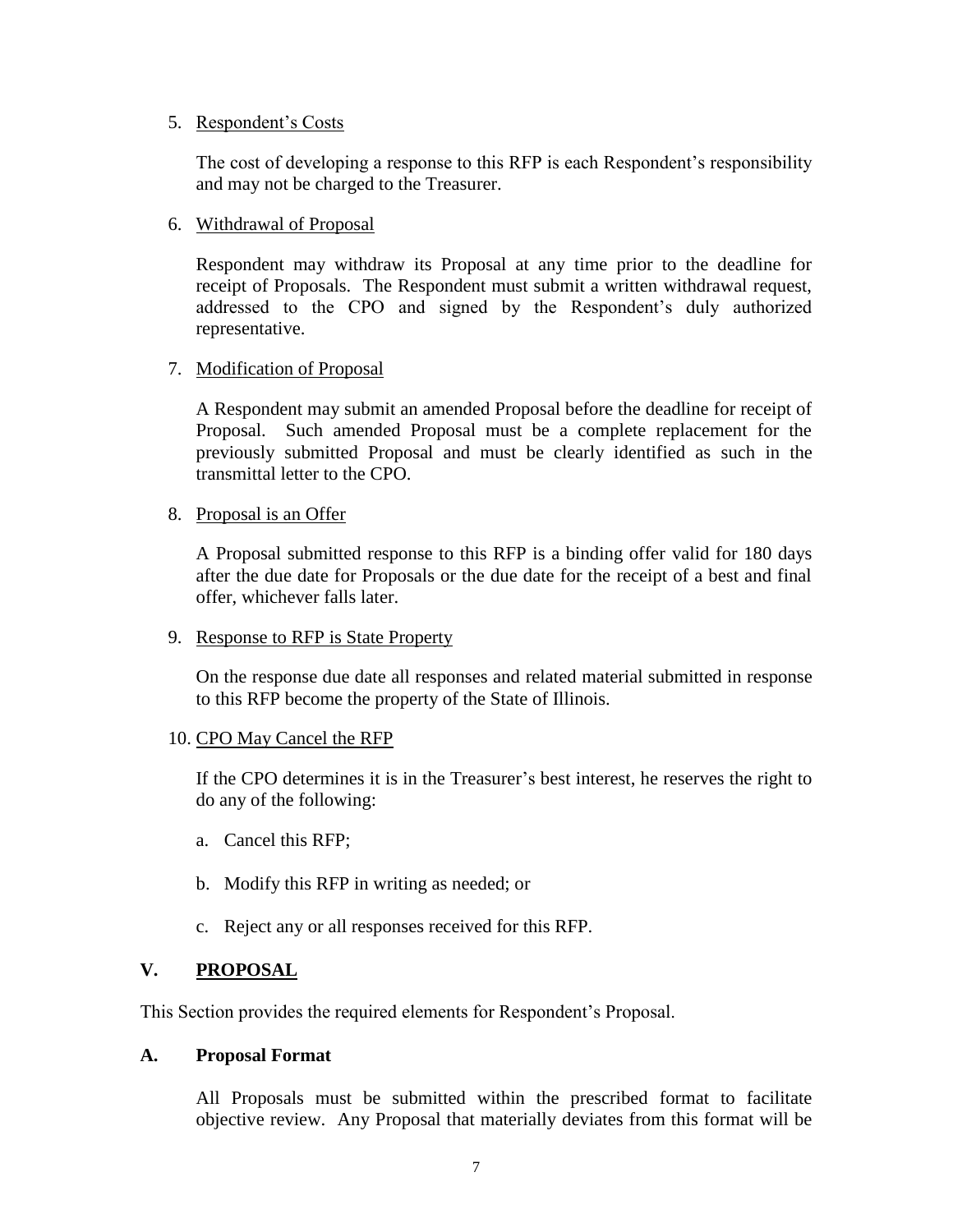rejected without further consideration of its content. Proposals that contain false or misleading statements or that provide references that do not support an attribute or condition claimed by the Respondent may also be rejected.

Narratives should provide a concise description of capabilities to satisfy the requirements of this RFP. Emphasis should be on clarity, brevity and completeness of response.

- 1. Cover Letter The Proposal must be accompanied by a transmittal letter that designates the name, physical address, e-mail address, and the telephone number of the person or persons available for contact concerning the response and who is authorized to make representations on behalf of the Respondent's organization.
- 2. Table of Contents Include a listing of the main chapters and paragraph headings contained in the response, including page numbers.
- 3. Introduction Include any introductory remarks, not to exceed 3 pages, deemed appropriate. Briefly discuss such topics as the Respondent's background, management, facilities, staffing, related experience and financial stability.
- 4. Scope of Work Provide a narrative, not to exceed 5 pages, describing the general conceptual approach to the delivery of specific services and any other information Respondent believes is relevant.
- 5. Answers to Questions Respondent must respond to all of the questions. Respondent's answers must include the headings (e.g. "Background and Experience") and be numbered in the order provided in Section V.B of this Proposal.
- 6. Service Team Provide an organization chart and resumes for the proposed service team, including analytical investment and research staff and support staff. Please identify the primary contact person and describe the role of each key person.
- 7. Unique Capabilities Provide a summary not to exceed 5 pages of any unique expertise, products or services that distinguish your institution.
- 8. State Certifications and Disclosures Respondent and any subcontractor(s) must submit the following three (3) fully executed documents: Illinois State Treasurer Certifications, Disclosures Financial Interest and Potential Conflicts of Interest (Disclosure Form A), and the Disclosures Other Contract and Procurement Related Information (Disclosure Form B).
- 9. Proposal Proposals must be submitted in a sealed envelope or package bearing the title "Office of the Illinois State Treasurer Request for Proposals External Investment Advisor" and the Respondent's name and address. The package must include one (1) original and four (4) copies of the Proposal. A separate envelope must contain one (1) original and four (4) copies of the Cost Proposal. In addition, please provide three (3) electronic copies of the Proposal and three (3)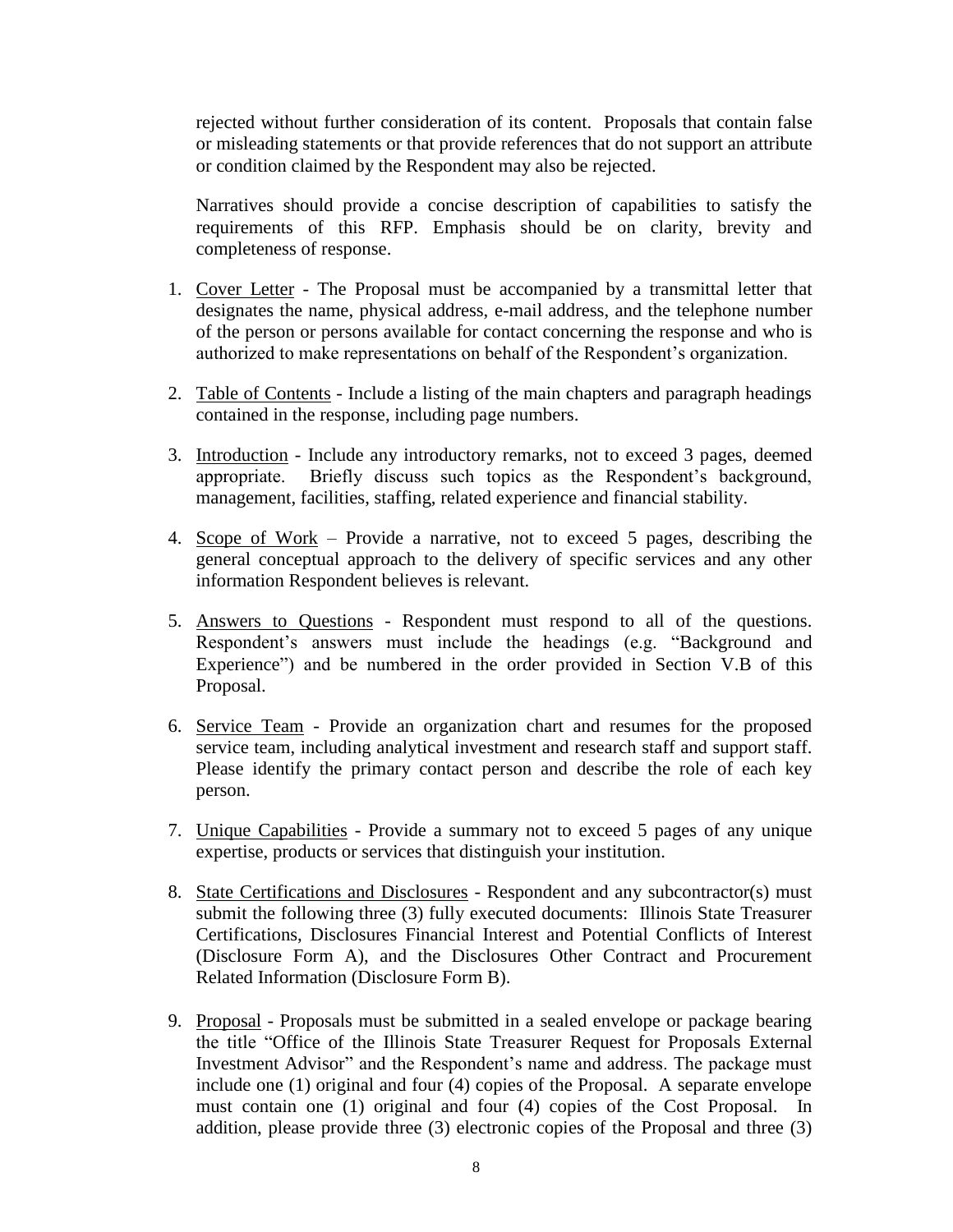separate electronic copies of the Cost Proposal. Each electronic Proposal copy and each electronic Cost Proposal copy shall be on a separate electronic storage device, such as a CD or thumb drive.

#### **A. Questions to be Addressed in the Proposal**

#### Background and Experience

- 1. Please provide the year your firm was established and give a brief history of your firm.
- 2. Please provide the organization's name, and the name, title, address, phone number, fax number, and email address of the individual who will be our primary contact.
- 3. Please provide the address and website of the firm's headquarters and all branch offices.
- 4. Please identify all of your firm's lines of business, products, and services.
- 5. Please provide a brief description of your firm's plans for growth, such as asset growth, personnel growth, succession planning, over the next 3-5 years.
- 6. Please comment on the financial solvency of your firm. Do you have any firm debt? What is the minimum asset level required for your firm to remain profitable?
- 7. Please give succession plans for key employees if retirements are planned within 5 years.
- 8. What is the current ownership structure of the firm? Please include employees at all levels.
- 9. Who are the principals and/or managing partners? How long has each been at the firm?
- 10. What provisions are in place to promote the retention of principals and/or managing partners?
- 11. What, if any, are the carried interests and ownership interests in the firm held by individuals or business entities not employed by the firm?
- 12. What is the firm's compensation structure? What are the vesting provisions? Are there vesting provisions for future principals and/or managing partner additions?
- 13. Please describe the firm's professional turnover for the last five years, citing reasons for each departure and contacts for departed principals or partners.
- 14. Are any new hires expected in the near term? Please explain at what level these new hires are expected, and their anticipated compensation.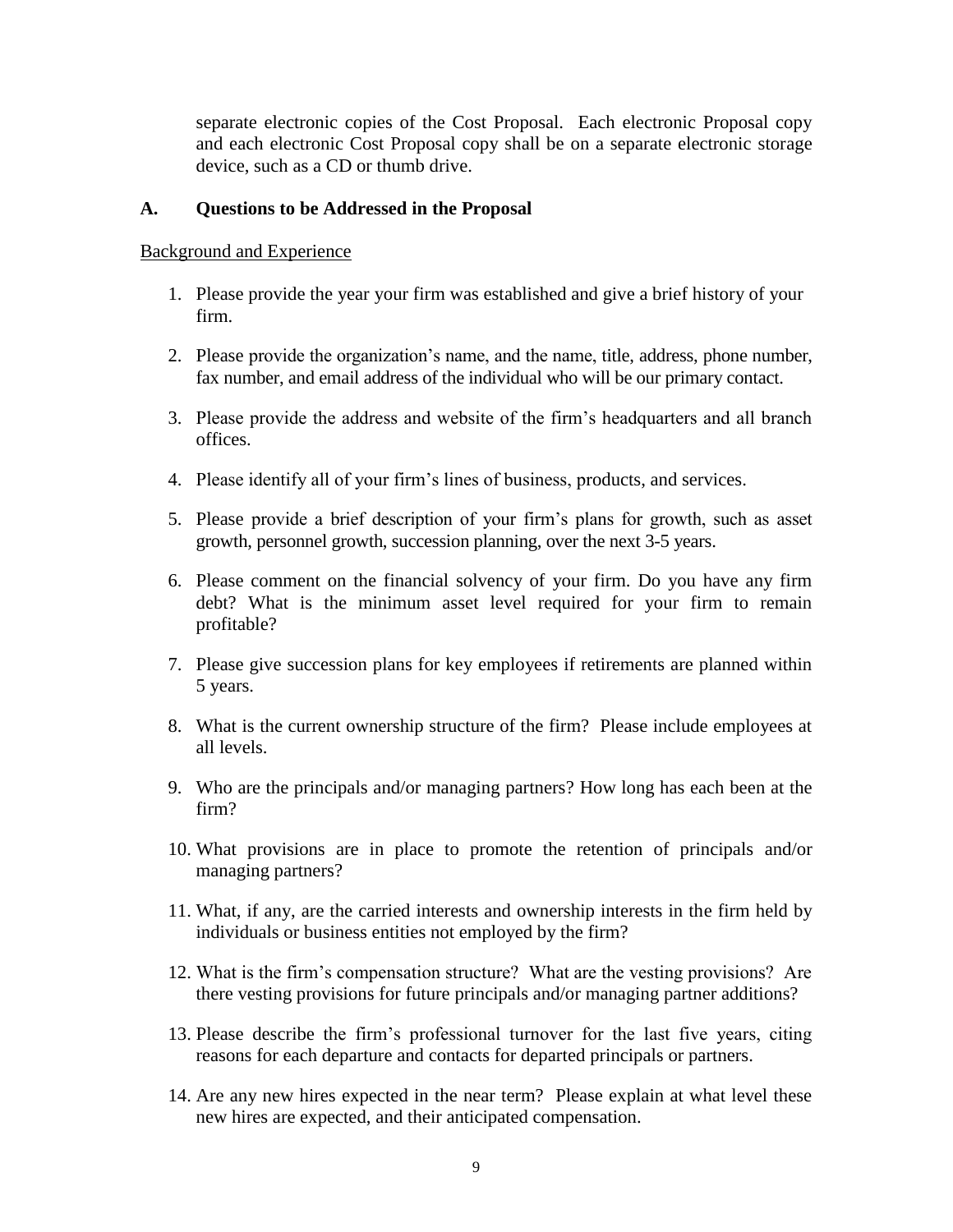- 15. What is the decision-making process internally among the principals for (i) internal matters, (ii) new partners, and (iii) partnership operations and management decisions?
- 16. Does the firm have a succession plan in place? If so, please describe.
- 17. Please describe any significant changes in the organizational structure, ownership or management of your firm over the past three (3) years.
- 18. Please provide a summary organizational chart showing your proposed team, including analytical investment and research staff and support staff. Describe the role of each key person.
- 19. Please provide brief biographies and educational background of the investment professionals in the firm. List percent of ownership by the investment professional, and which products they worked on.
- 20. Please provide three (3) client references, current or past, and state the organization's name, their website (if any), a point of contact, physical address, telephone number, e-mail address, and the scope of work you provided.

#### Advisory and Administration Services

- 21. Please summarize the assets under your firm's advisement, as well as those for governmental entities, over the past five (5) years. Please include detailed information on each account managed, its purpose, projected and actual returns and any economic development statistics available.
- 22. Please identify the types of advisory accounts primarily managed by your firm.
- 23. Please describe the experience your firm has consulting on retirement programs or programs similar to Secure Choice.
- 24. Please describe the experience your firm has in the selecting, tracking and overseeing retirement investment strategies.
- 25. What is your experience and expertise in creating a retirement program's Investment Policy Statement, creating investment processes, and incorporating best practices?
- 26. Please describe your experiences in coordinating with clients and their investment staff to gain insight and knowledge regarding their investment programs, statutory authority, and related portfolios.
- 27. What existing or potential relationships could impact your firm's ability to provide the services outlined in this RFP? What such relationships could create ethics violation or conflict of interest situations?
- 28. Please provide a written sample of an investment advisory work product.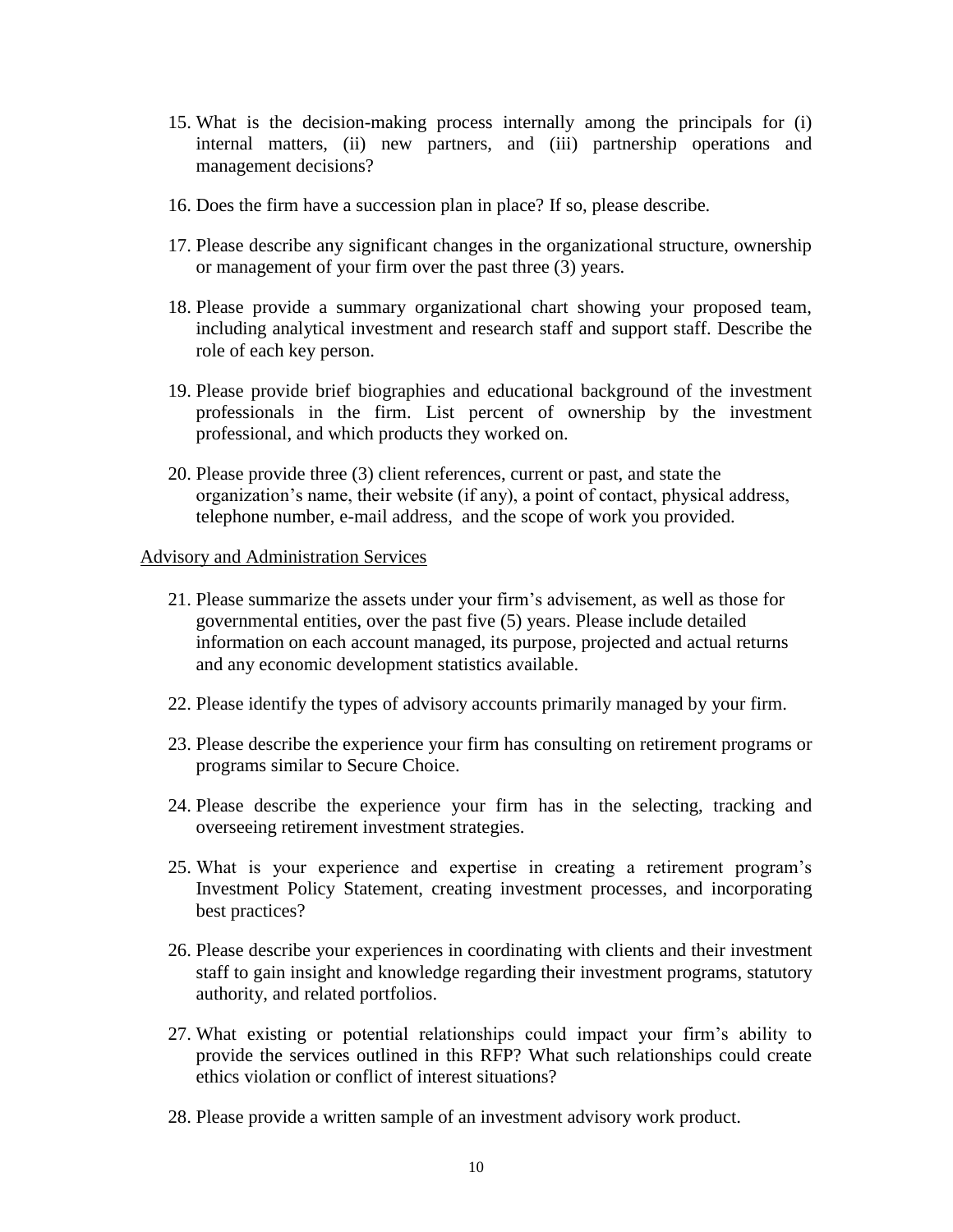#### Reporting Requirements

- 29. Please detail your proposed reporting process on Secure Choice's pooled performance and individual fund performance including the tracking, analysis and reporting of Pools and individual funds.
- 30. Please provide your process to provide detailed benchmarking analysis on Pool performance attribution and individual fund performance attribution including comparisons with industry benchmarks and third-party rating organizations.
- 31. Please describe your process in defining risk/reward characteristics of any recommended investment guidelines with investment policy committees and subcommittees.
- 32. Please describe how your firm will provide timely consolidated reports quarterly and annually, reflecting all the information recorded by and required of the investment pools and individual funds.
- 33. Please describe how your firm will ensure standardization of such reporting across the Pool and individual funds.
- 34. Please describe your process to provide cost analysis of the program's administration and investment management fees and their comparison to industry benchmarks.
- 35. Please describe your ability to offer guidance regarding financial reporting in accordance with GAAP and GASB reporting requirements as they relate to investments and Secure Choice.

#### Investment Duties

- 36. Please describe the methodologies, measures, data sources, and software your firm will utilize to calculate, analyze and evaluate the Pool's performance.
- 37. Please describe your process that would provide oversight on the Pool, conducting periodic analysis of the Pool's investment performance, to be recorded in reports detailing the Pool's investment returns, asset allocation, historical performance, performance attribution, fee analysis, underlying funds, and their holdings.
- 38. Please describe the process used to evaluate underlying funds and investment manager lineup.
- 39. Please describe your process to select and provide underlying funds and investment manager recommendations.
- 40. Please describe your firm's ability to conduct an asset allocation study that includes a quantitative asset allocation analysis.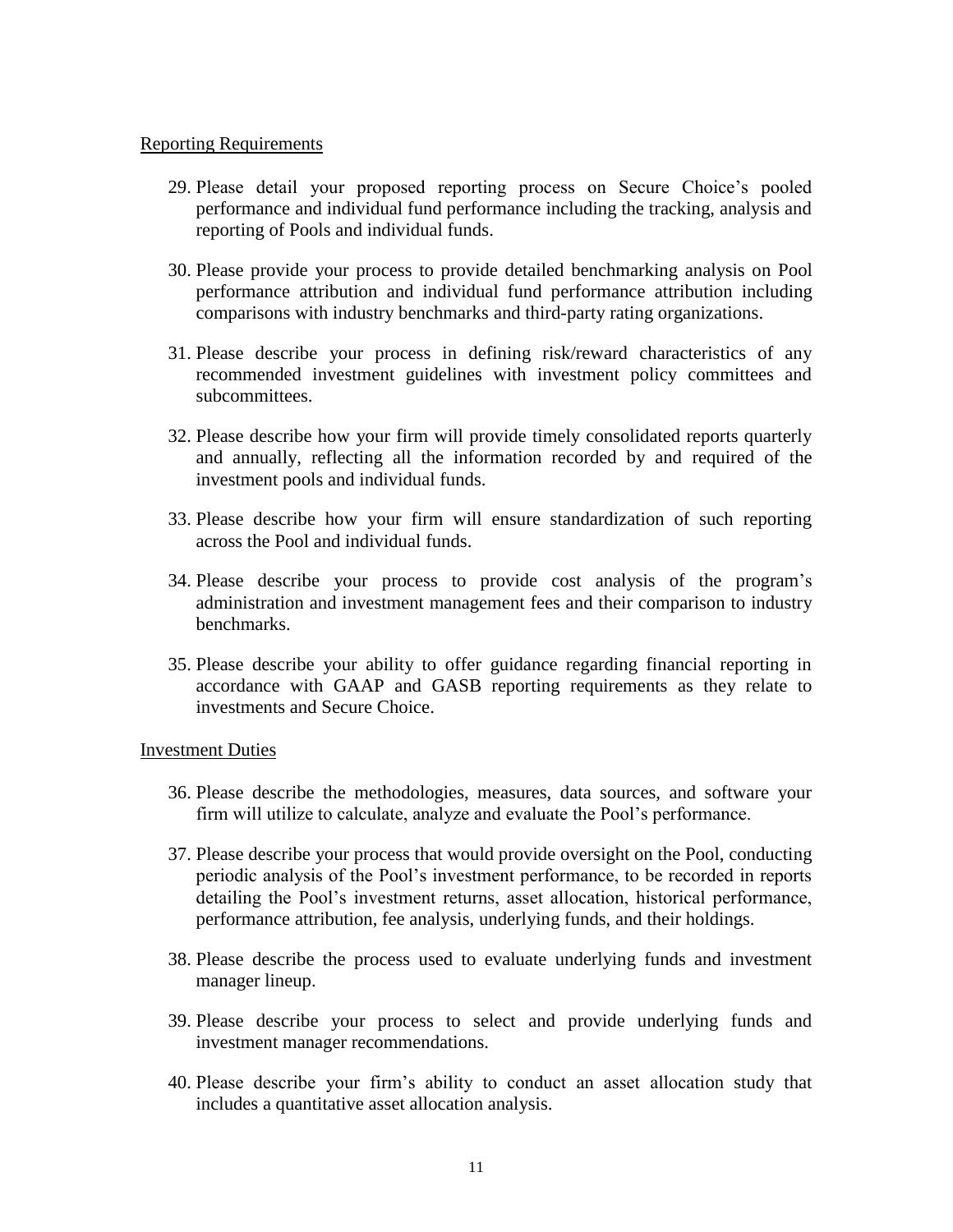- 41. Please describe your review process to make recommendations on an investment pool's current design, portfolio structure, optimization techniques, and asset allocation strategies, including asset classes, completion strategies, and the composition of age-based and investment profile glide paths.
- 42. Please describe your process to provide constant monitoring and timely review and analysis of key events that could potentially affect the Pools and/or individual funds, including significant market events, mergers and acquisitions, public offerings, changes in fund senior management, and new and proposed federal and state legislation and regulation
- 43. Please describe your experience in providing knowledge, advice and training regarding portfolio allocations, reporting, fund management, and investment strategies.
- 44. Please identify your comfort level in providing presentations to the public audiences.

### Diversity

- 45. Please provide the percentage of Respondent's staff who are female, minority, persons with disabilities, or military veterans.
- 46. Is the Respondent or its affiliates female, minority, persons with disabilities, or veteran owned or managed? For purposes of this RFP, "female, minority, persons with disabilities, or veteran owned or managed" shall mean being owned or managed by 51% or more of a combination of female, minority, persons with disabilities, or military veteran.
- 47. Using the definition provided above, what is the percentage of Respondent's subcontractors for this Project, if any, that are female, minority, persons with disabilities, or veteran owned or managed?

#### Illinois Presence

- 48. Please describe what presence the Respondent has in the State of Illinois. Such "presence" can be demonstrated by the percentage of Respondent's full-time employees or employees who spend more than half their time in Illinois and having physical offices or a principal place of business located in Illinois.
- 49. Using the definition provided above, what is the percentage of Respondent's subcontractors for this Project, if any, that have an Illinois presence?

#### **B. Cost Proposal**

Responses must include information regarding the proposed amount of compensation for services, either as a lump sum, by hourly rate or by other criteria. In setting forth such information, separate the current fiscal year fee from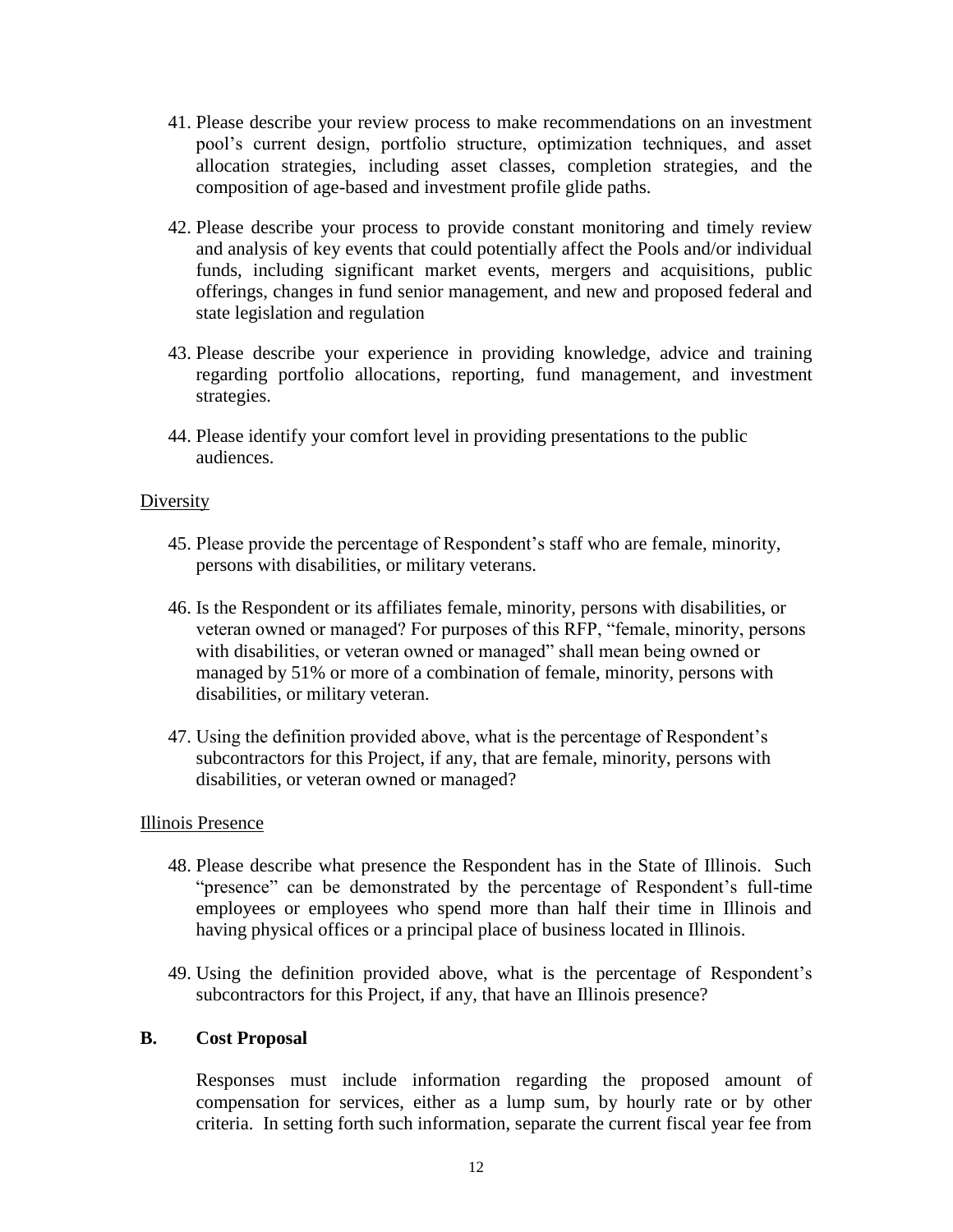the fee for the next two fiscal years. The figures provided should include all fees/costs.

Pricing schedules are to cover a four (4)-year period. It is anticipated all of the Respondent's costs to the State will be included in the pricing as outlined above, and consistent with the requirements outlined throughout this RFP.

# **VI. EVALUATION PROCESS & CRITERIA**

#### **A. Mandatory Requirements**

- 1. The Respondents must answer all the questions in this RFP.
- 2. Responses to this RFP should set forth the specific manner in which the Respondent will satisfy each requirement.
- 3. The Respondent must submit the name, physical address, e-mail address, and telephone number of an individual with authority to answer questions or clarify their responses.
- 4. The Respondent must have substantial experience advising, or assisting in the advisement of, assets, funds, and funds of funds. The following criteria are required and exceptions will not be granted:
	- a. The Respondent must have assets under advisement of at least \$1 billion.
	- b. The Respondent must have at least three (3) years' experience advising assets for government entities.
	- c. The senior professionals in charge of providing the services under the proposed agreement must have at least five (5) years relevant experience in investment advisement.
	- d. The Respondent must agree to submit reports and other supporting materials as requested, in a timely manner.
- 5. The Respondent and any sub-contractor(s) must submit a fully executed State Certifications Form, Appendix A.
- 6. The Respondent and any sub-contractor(s) must submit a fully executed Financial Interest and Potential Conflicts of Interest Disclosure Form, Appendix B.
- 7. The Respondent and any sub-contractor(s) must submit a fully executed Other Contract and Procurement Related Information Disclosure Form, Appendix C.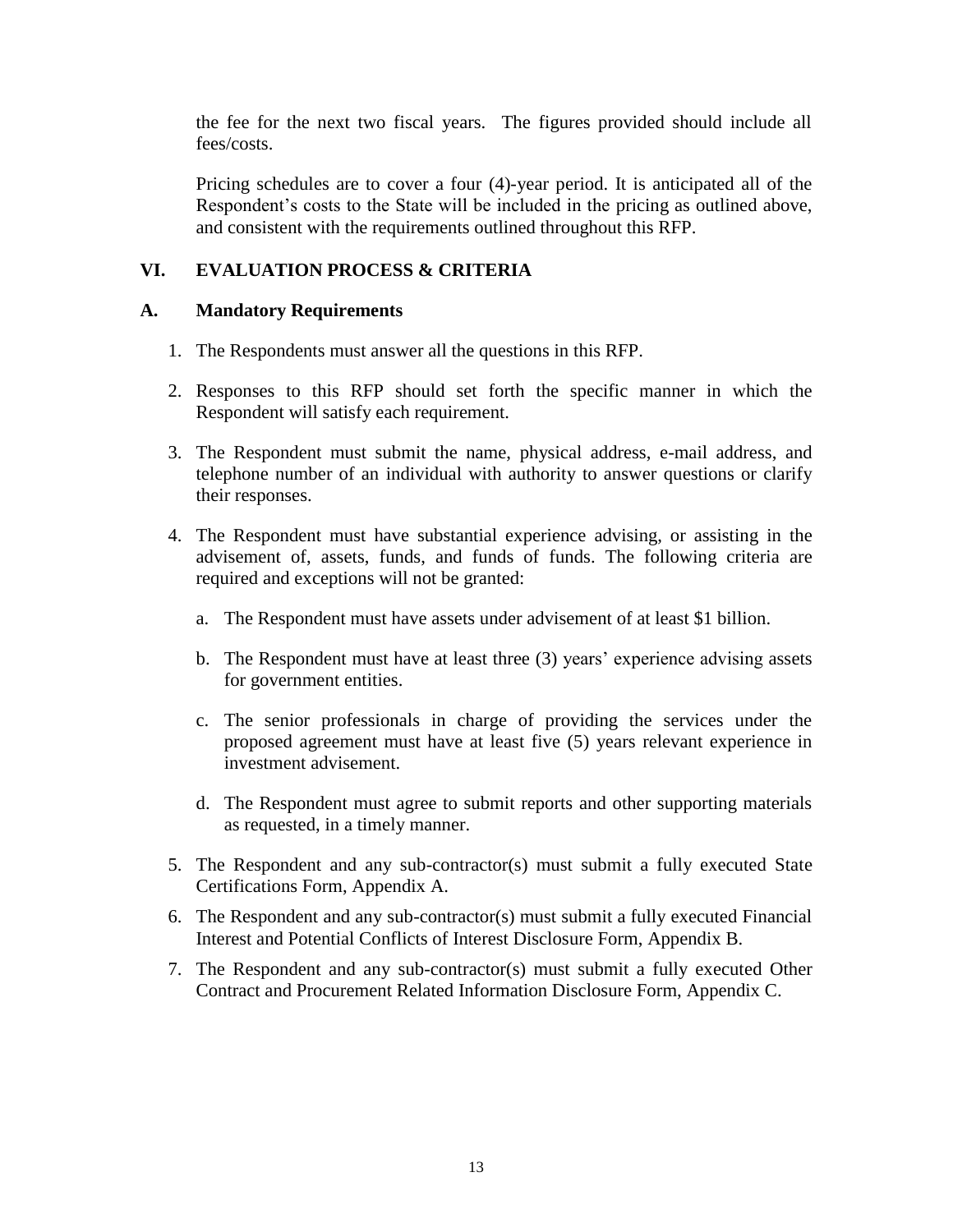## **B. Evaluation Factor Weighting Table**

This following table shows the weighted evaluation factors to be used in reviewing the Respondent Proposals.

| <b>Evaluation Factor</b>           | Weight |
|------------------------------------|--------|
| Background & Experience            | 15     |
| Advisory & Administrative Services | 25     |
| <b>Reporting Abilities</b>         | 10     |
| <b>Investment Duties</b>           | 20     |
| <b>Cost Proposal</b>               | 20     |
| Diversity                          | 5      |
| <b>Illinois Presence</b>           | 5      |
| TOTAL                              | 100    |

#### **C. Evaluation Factors**

#### 1. Background and Experience

Scoring will be based on the thoroughness and clarity of the response, the breadth and depth of the similar engagements, the talent and experience of assigned personnel, and the perceived validity of the response. The evaluation also will include reference checks regarding the Respondent's work for previous clients receiving similar services to those proposed for Secure Choice.

#### 2. Advisory and Administrative Services

Scoring will be based on Respondent's experience with and demonstrated ability to provide quality advice and recommendations to the Treasurer.

#### 3. Reporting Abilities

The evaluation will assess the Respondent's ability to provide timely and accurate reports as required under the Act and detailed in the RFP as well as the quality of these reports.

#### 4. Investment Duties

Respondent's investment strategy and experience will be evaluated and scored, as well as its abilities to manage investment strategies and asset allocation.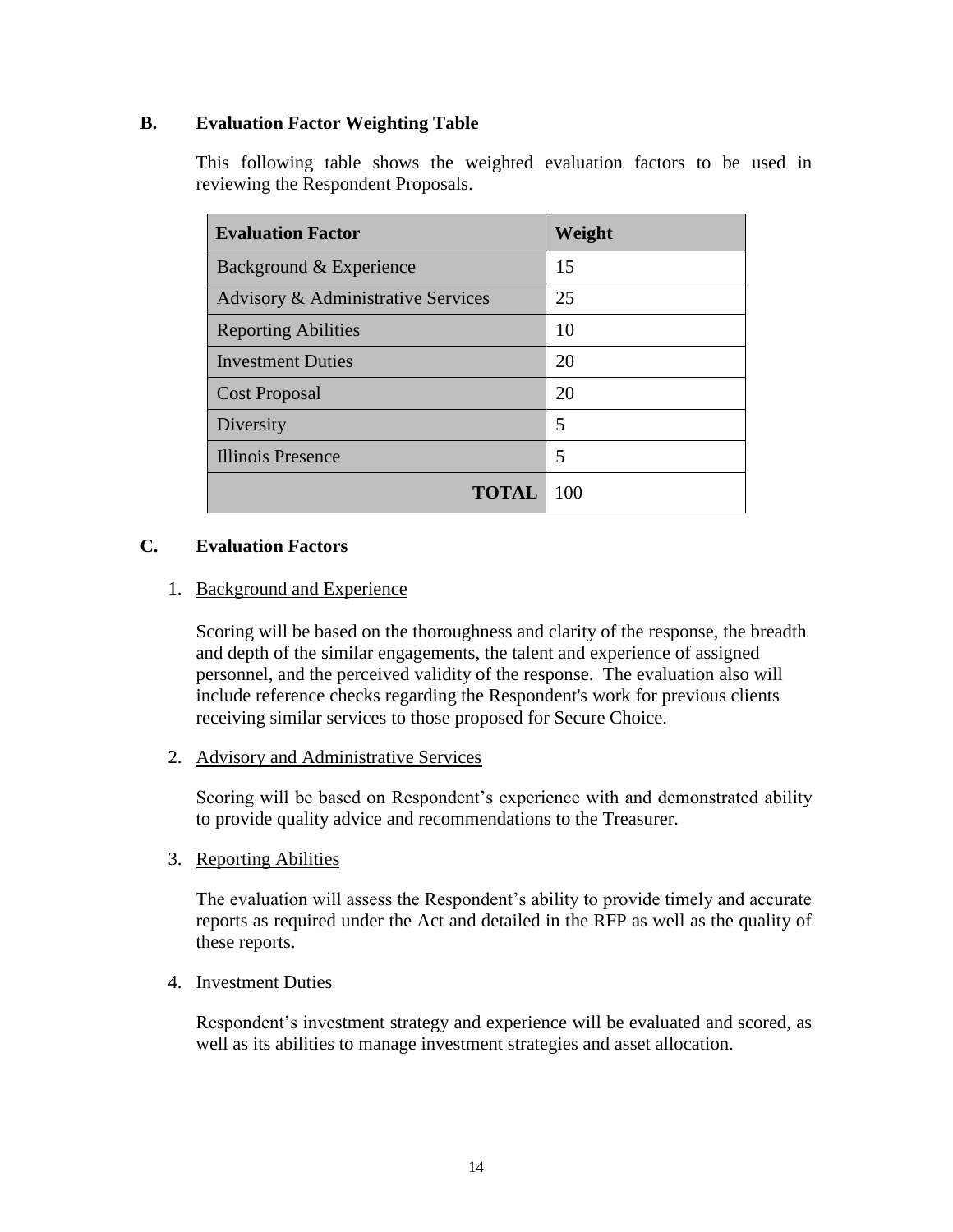#### 5. Cost Proposal

Respondent's Cost Proposal score will be scored based on an evaluation of its cost-effectiveness.

## 6. Diversity Score

Respondent's diversity score will be scored based on the answers Respondent provides to the diversity questions in Section V.B of this RFP. The Evaluation Team shall award a higher diversity score to Respondents that are female, minority, person with disabilities, or veteran owned or managed. Having a higher percentage of subcontractors that are female, minority, person with disabilities, or veteran owned or managed shall also result in higher scores.

### 7. Illinois Presence Score

Respondent's Illinois presence shall be scored based on the answers Respondent provides to the Illinois presence questions in Section V.B of this RFP. Respondents with a principal place in Illinois and a higher percentage of employees in Illinois shall receive higher scores.

### **D. Evaluation Process**

All Responses will be reviewed for compliance with the RFP requirements and specifications. Responses deemed non-responsive will be eliminated from further consideration. The Chief Procurement Officer may contact the Respondent for clarification of the Response, and the Evaluation Committee may use other sources of publically available information to perform its evaluation. Finally, the Evaluation Committee will make a recommendation regarding the final Respondent.

## **VII. CONTRACTUAL TERMS**

The Contractor must specifically agree to each contractual provision set forth below.

#### **A. Contractual Responsibility**

If chosen to provide the services under this RFP, Contractor will be contractually responsible for all services provided.

#### 1. Governing Law; Venue.

The Agreement shall be governed in all respects by the laws of the State of Illinois. Venue shall be proper only in the Illinois Court of Claims in accordance with the Illinois Court of Claims Act (705 ILCS 505/1 *et seq.).* By execution of the Agreement, Contractor acknowledges and agrees to the exclusive jurisdiction of the Illinois Court of Claims over any and all lawsuits arising under or out of any term of the Agreement.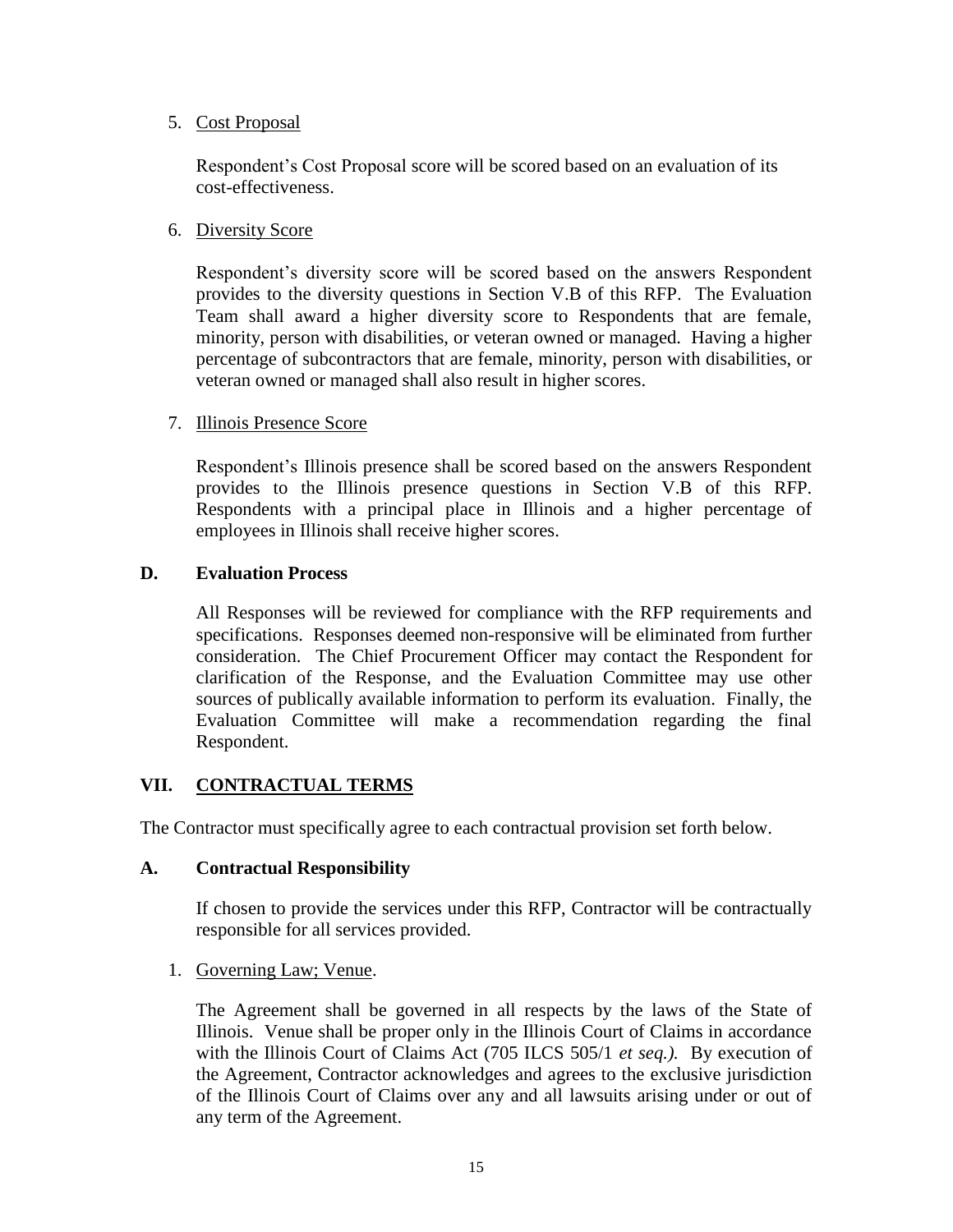#### 2. Internal Controls

The selected Contractor shall annually provide the Treasurer with a copy of the Annual Report or Form 10-K of its parent holding company and its most recent SSAE 16 report which will include the attestation of the company's independent registered accounting firm regarding the company's internal control over financial reporting.

#### 3. Disaster Recovery and Backup Facilities

Contractor shall prepare and test a plan for recovery of financial transactions and related information in the event of a disaster or system failure. Contractor shall furnish a copy of the plan, test results, and the results of the annual audit of the disaster recovery plan to the Treasurer.

#### 4. Term of Agreement

- a. *Initial Term*. The term of the Agreement shall commence on January 15, 2015 and shall expire on January 14, 2019, ("Initial Term"), unless terminated prior to such date in accordance with the terms of the Agreement.
- b. *Term Extension*. The Treasurer reserves the right to extend the Agreement for an additional 6 (six) years ("Extension Term"), provided that the Treasurer notifies the Contractor in writing of its intention to do so at least ninety (90) days prior to the expiration date of the Initial Term. An Extension Term of this Agreement, and any amendments to this Agreement in connection with such Extension Term, shall be effected through a written instrument executed by the Contractor and the Treasurer and in accordance with applicable law.

#### 5. Termination for Cause/Reduction of Fee

Notwithstanding any foregoing language to the contrary, the Agreement may be terminated by the Treasurer under any of the following circumstances:

- a. Contractor fails to furnish a satisfactory performance within the time specified.
- b. Contractor fails to perform any of the provisions of this Agreement, or so fails to make progress as to endanger performance of this Agreement in accordance with its terms.
- c. Any services provided under the Agreement are rejected and are not promptly corrected by Contractor, or repeatedly rejected even though Contractor offers to correct services promptly.
- d. There is sufficient evidence to show that fraud, collusion, conspiracy, or other unlawful means obtained the Agreement.
- e. Contractor is guilty of misrepresentation in connection with another contract for services to the State.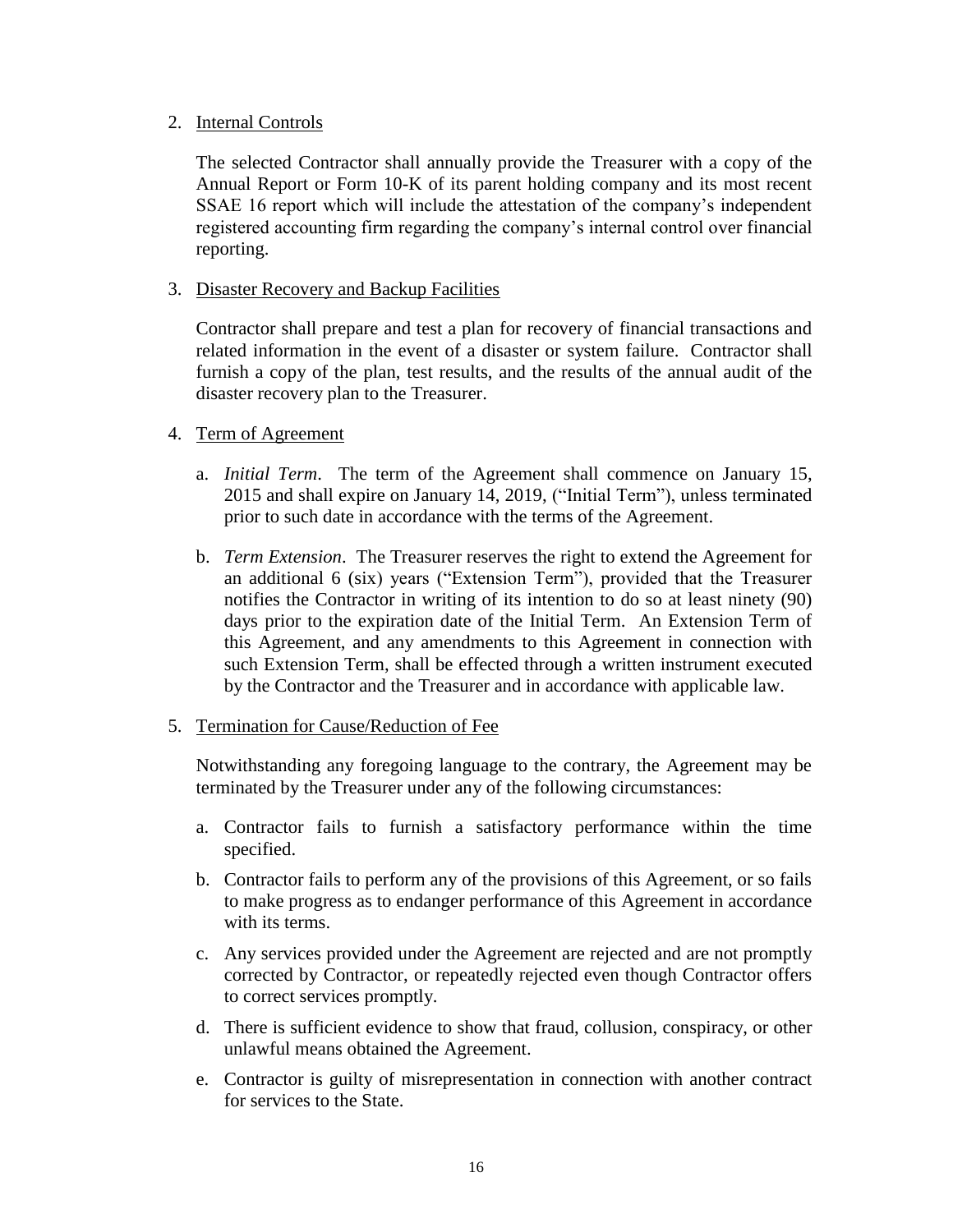- f. Contractor is adjudged bankrupt or enters into a general assignment for the benefit of their creditors or receivership due to insolvency.
- g. Contractor disregards laws and ordinances, rules, or instructions of a contracting officer or acts in violation of any provision of the Agreement or this part, or the Agreement conflicts with any statutory or constitutional provision of the State of Illinois or of the United States.
- h. Any other breach of contract or other unlawful act by Contractor occurs.

Prior to terminating the Agreement for cause, the Treasurer shall issue a written warning that outlines the remedial action necessary to bring the Contractor into conformance with the Agreement. If such remedial action is not completed to the satisfaction of the Treasurer within thirty (30) business days, a second written warning may be issued. If satisfactory action is not taken by Contractor within five (5) business days of the date of the second written warning, the Agreement may be cancelled and the Treasurer may recover any and all damages involved with the transition to a new vendor including incidental and consequential damages. Failure by the Treasurer to issue a warning or cancel this Agreement does not waive any of the Treasurer's rights to issue subsequent warnings.

In addition, the Treasurer reserves the right to reduce the fee paid to Contractor as compensation for services under the Agreement during any period Contractor fails to perform with reasonable care any of its obligations under the Agreement.

6. Review

Treasurer's staff will conduct periodic performance reviews of the successful Contractor, during which its compliance with all aspects of the Agreement with Treasurer will be reviewed and assessed.

#### 7. Liability and Indemnification

Contractor shall indemnify and hold the Treasurer harmless from and against any and all losses, including but not limited to, losses due to the negligent acts or omissions or willful misconduct of Contractor, its employees, or agents. Contractor has a duty to select, with due diligence, all other entities that shall be necessary to implement the Agreement. Contractor shall establish and enforce reasonable procedures to assure the Treasurer of the performance by all other entities of the services necessary to implement this Agreement.

- 8. Confidentiality
	- a. Contractor shall be prohibited from using or disclosing confidential information received in the course of fulfilling its obligations pursuant to the Agreement, except in the performance of its internal responsibilities and normal functions. Confidential information includes all information but the following: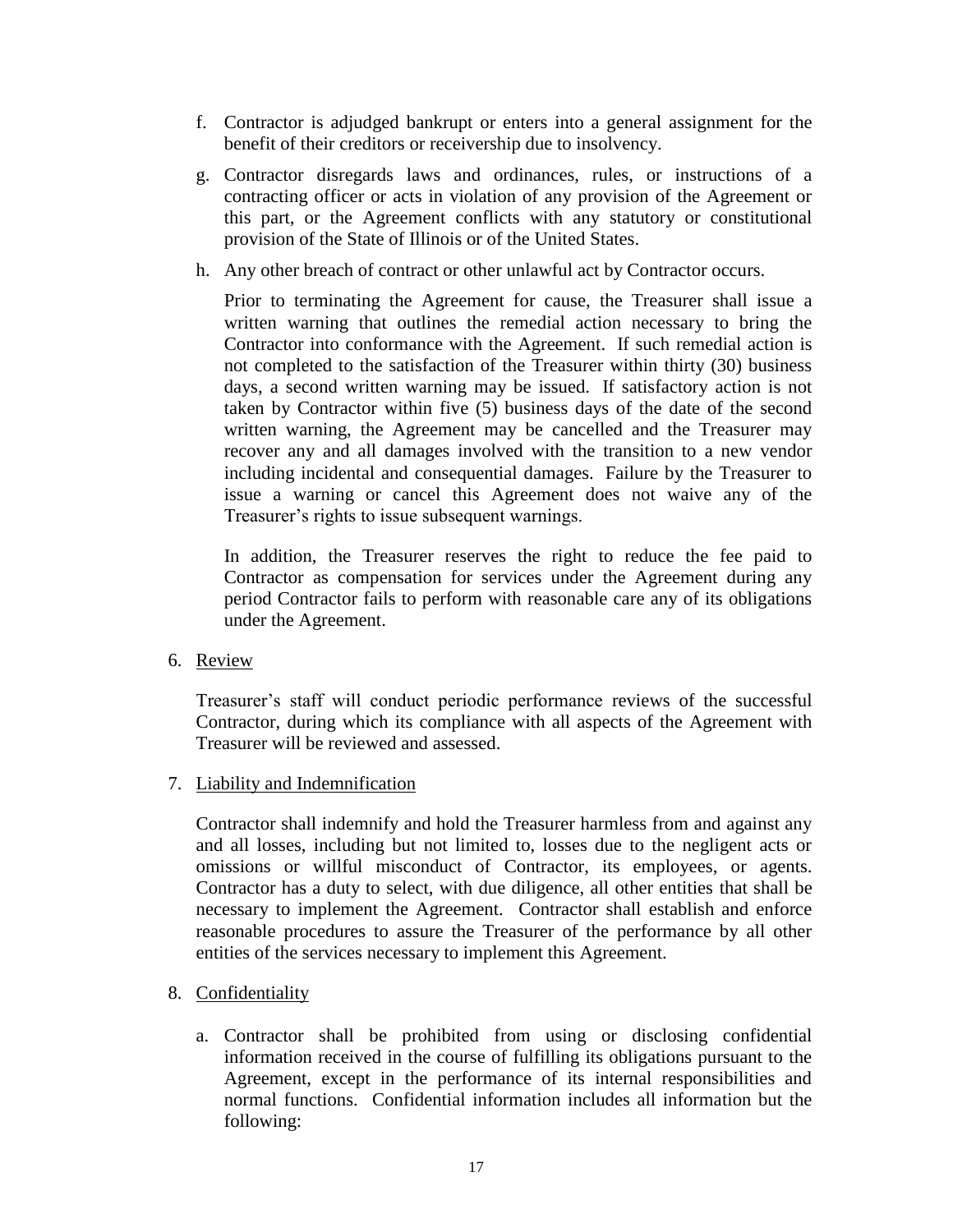- i. Information already known or independently developed by the recipient;
- ii. Information required to be released by law;
- iii. Information in the public domain through no wrongful act of the recipient; and
- iv. Information received from a third party who was free to disclose it.

This Section shall survive the termination of the Agreement.

b. Use of Confidential Information by Employees and Agents of Contractor

The requirement of confidentiality under this Agreement also applies to the employees and agents of the Contractor. The Contractor shall use its best efforts to ensure that its employees and agents adhere to the confidentiality requirements set forth herein. Use by and disclosure to employees and agents of Confidential Information to the extent necessary to carry out the terms and purposes of this Agreement is acceptable.

c. Protection of Confidential Information

The Contractor represents, warrants, and covenants that it has implemented and will maintain an information security program reasonably designed to protect Confidential Information, including customer information, which program includes administrative, technical, and physical safeguards to ensure the security and confidentiality of all customer information, to protect against anticipated threats or hazards to the security or integrity of such customer information, and to protect against unauthorized access to or use of such customer information.

d. Privacy Policy

Contractor will comply with any applicable federal or state laws or regulations, as well as any privacy policy developed by the Treasurer. Contractor further agrees to establish, maintain, and comply with a privacy policy with respect to the Project that meets the requirements of applicable law.

e. Program Lists

The Contractor specifically agrees that it shall not, and shall cause its subcontractors and affiliates not to, sell, provide, or otherwise disclose information from, any program list to any third party, unless otherwise directed to or approved by the Treasurer or required by applicable law.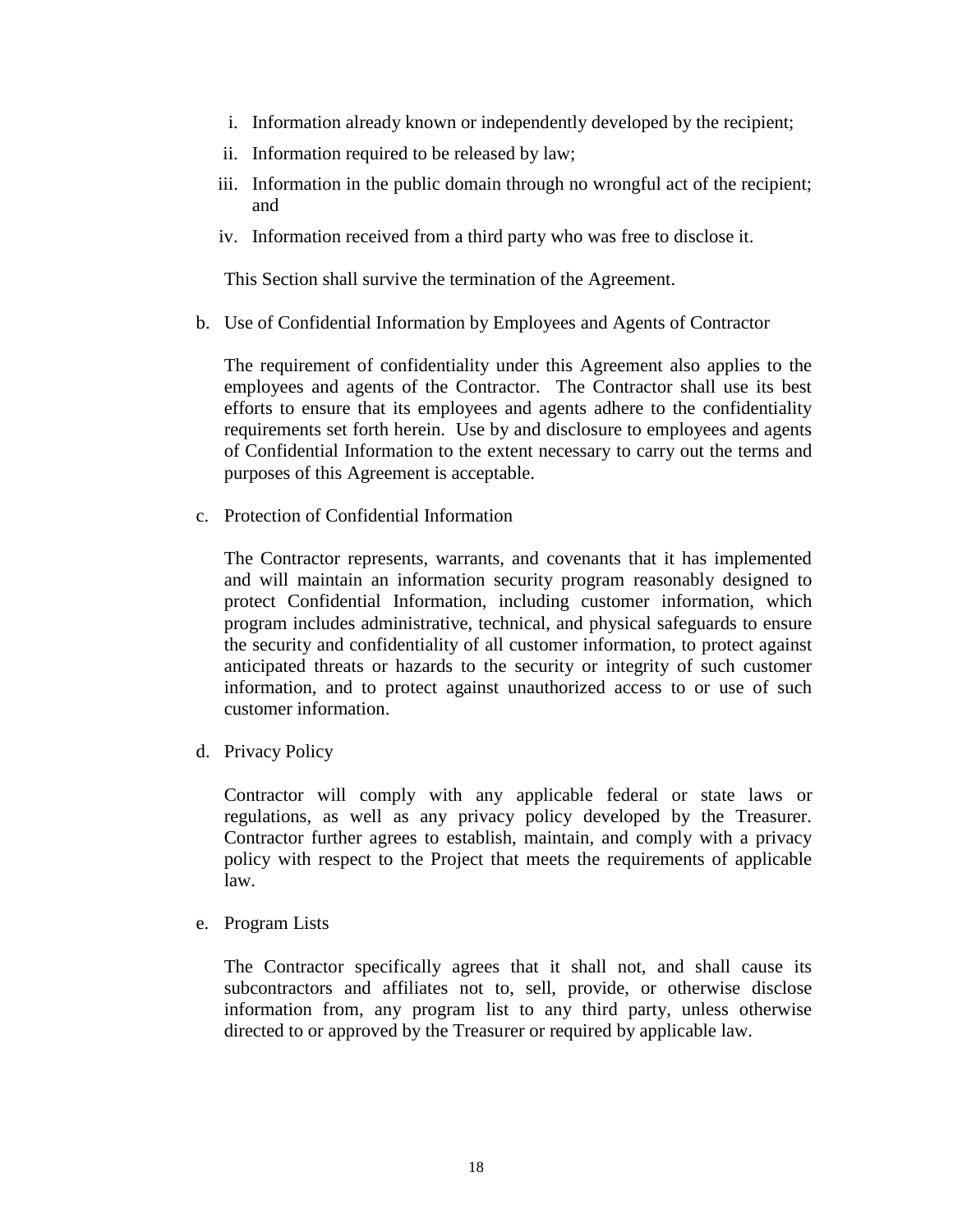#### 9. Service Providers

The Contractor may not use service providers to perform the duties as outlined in the RFP unless the service provider is approved, in advance, by the Treasurer. If the response requires a service provider, the Contractor must disclose the duties performed by the service provider. Service providers will be required to submit separate State Certifications and Disclosure Forms, a copy of which is found in Appendices A, B, and C.

#### 10. Assignment

Each term and provision of the Agreement is binding and enforceable against and inures to the benefit of any successors of the Treasurer and any successors of Contractor, but neither this Agreement nor any of the rights, interests, or obligations is assignable without the prior written consent of the other party. Any attempt by Contractor to transfer or assign any rights or obligations related to the provision of services under this Agreement, without the prior written consent of the Treasurer, shall render this Agreement voidable by the Treasurer. The Treasurer may unilaterally bind any successor of the provider to the terms and conditions of any Agreement between the parties.

#### 11. Services

Contractor shall not modify any service or the manner of providing such service under this Agreement without the prior written authorization of the Treasurer. Modification means any change to an existing service or the addition of a new service.

#### 12. Access to Information

Upon request, the selected Contractor shall provide the Treasurer access to all files, records, participant email addresses, documents, and data pertaining to Secure Choice that are in its possession and control regardless of how that information is stored. The information shall be provided in a form acceptable to the Treasurer.

#### 13. State Certifications/Disclosures

The Agreement will incorporate Contractor's fully executed State Certifications and Disclosure Forms, a copy of which is attached hereto as Appendixes **Error! Reference source not found.**, **Error! Reference source not found.**, and **Error! Reference source not found.**.

#### 14. Right to Audit Books and Records

The Contractor and any service provider shall maintain, for a minimum of three (3) years after the termination of the Agreement, adequate books, records, and supporting documents related to the Agreement. These documents shall be available for review and audit by the Treasurer and the Illinois State Auditor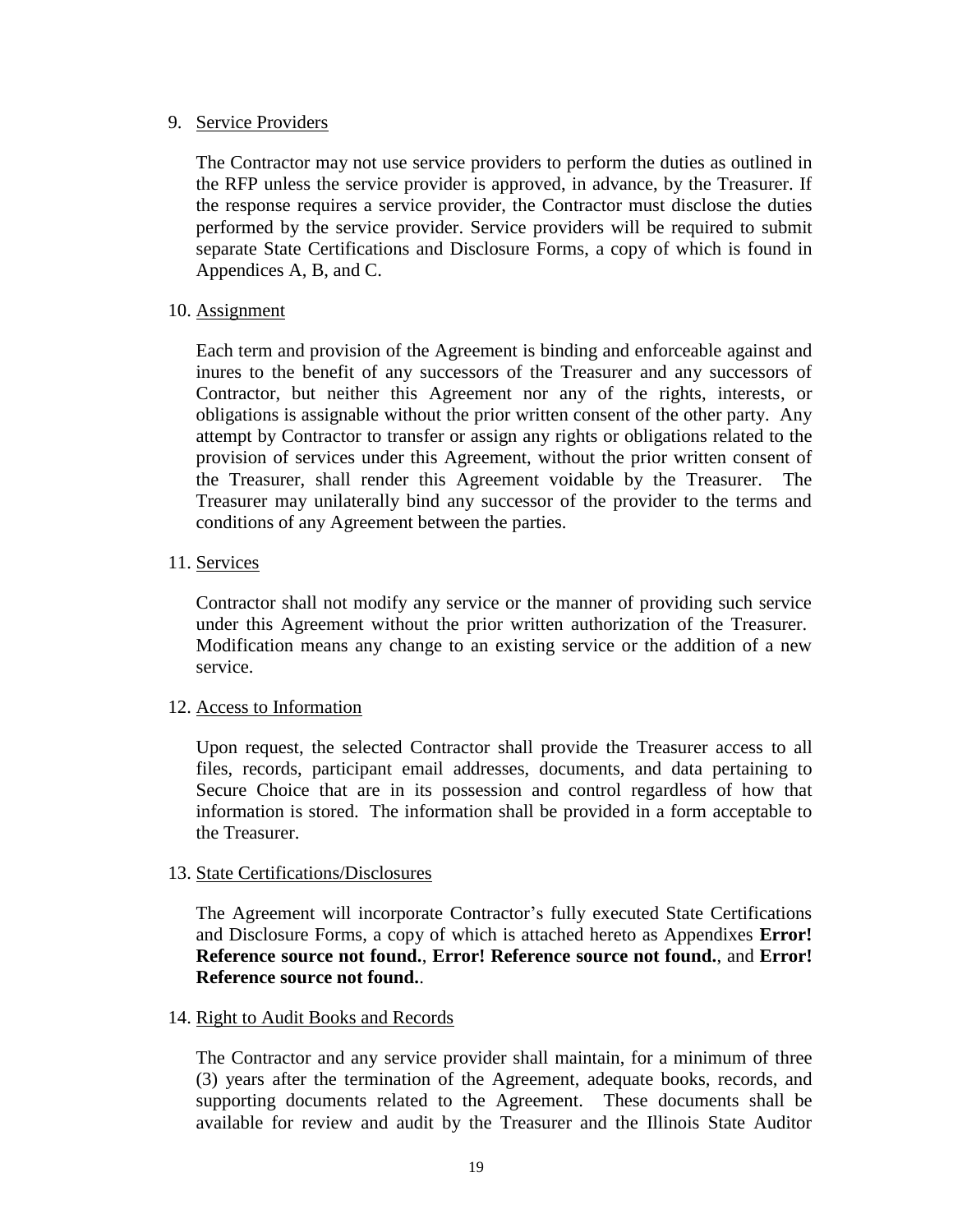General. The selected Contractor agrees to cooperate fully with any audit conducted by the Auditor General or the Treasurer and to provide full access to all relevant materials. Failure to maintain the books, records, and supporting documents required by this section shall establish a presumption in favor of the Treasurer for the recovery of any funds paid by the Treasurer under the underlying agreement for which adequate books, records, and supporting documentation are not available to support their purported disbursement.

- 15. Work Product
	- a. Ownership of work product.

Except as otherwise agreed to in writing, all work product including, but not limited to, documents, reports, data, information, and ideas specially produced, developed or designed by you under any agreement for the Treasurer, whether preliminary or final, will become and remain the property of the Treasurer, including any copyright or service marks you developed on behalf of the Treasurer. The Treasurer shall have the right to use all such work product without restriction or limitation and without further compensation to you.

b. Return of Work Product

Within thirty (30) days after expiration or termination of the Agreement, the Contractor shall deliver to Treasurer, or to a third party, if so instructed by the Treasurer, all Work Product in Contractor's possession in the performance of the Agreement. If requested by the Treasurer, the Contractor shall certify in writing that all such Work Product has been delivered to the Treasurer.